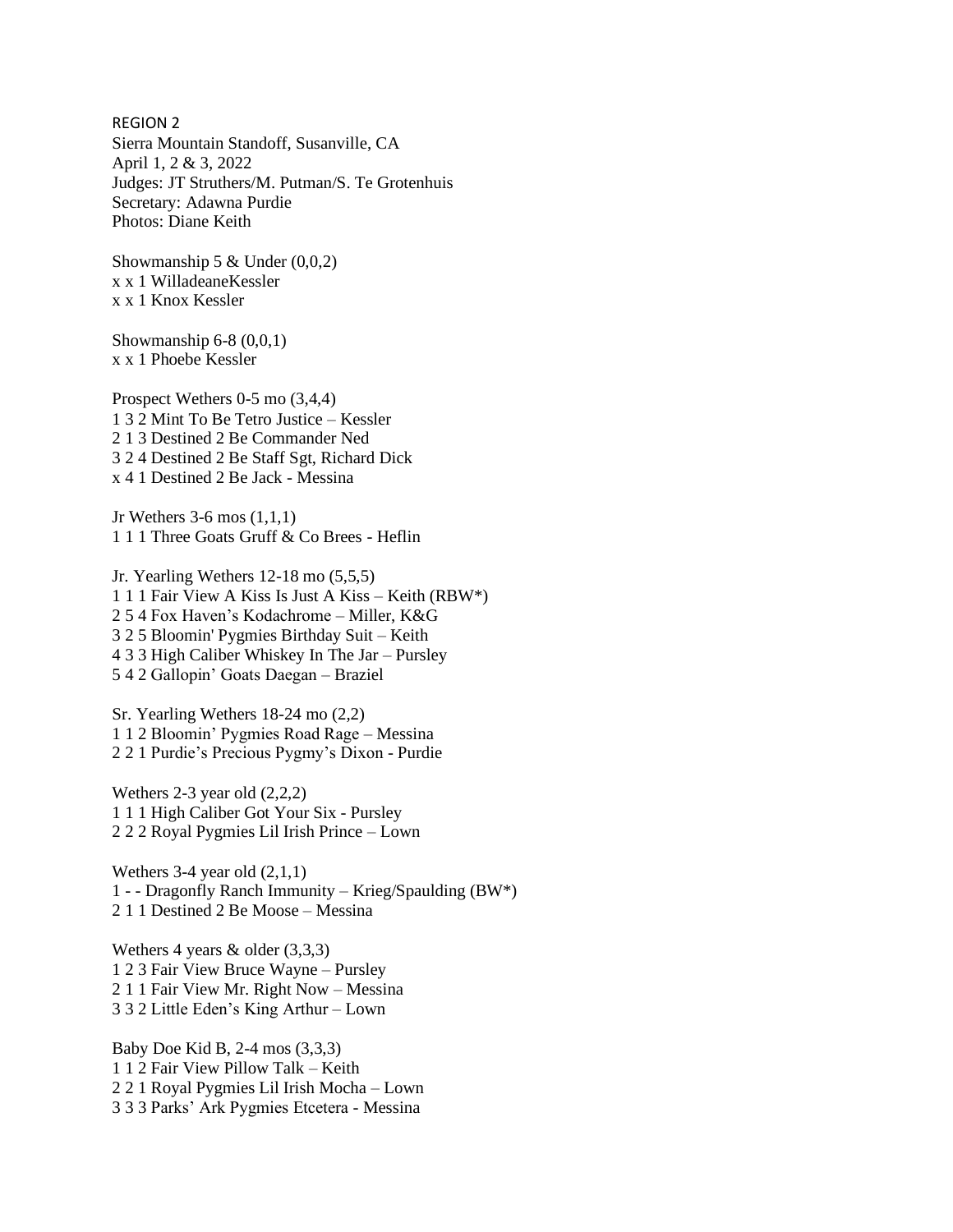Junior Doe Kid 4-6 mo (4,4,4) 1 1 1 Fox Haven's One Love – Miller, K&G 2 4 4 Blackberry Blossom November Waltz – Miller, G 3 2 3 Three Goats Gruff & Co Drew – Heflin 4 3 2 Blackberry Blossom Autumn Waltz - Keith

Intermediate Doe Kid 6-8 mo (2,2,2) 1 1 1Three Goats Gruff & Co Wednesday – Heflin 2 2 2 Three Goats Gruff & Co Lily - Heflin

Intermediate Doe Kid B 8-10 mo (2,2,2) 1 2 2 Three Goats Gruff & Co Ryder – Heflin 2 1 1 Pygmy Goats By T.J. Alaina - Josephson

Senior Doe Kid 10-12 mo (5,4,4) 1 3 2 Fair View Malarkey – Keith 2 - - Pygmy Goats By T.J. O'lanna – Purdie 3 1 1 Pygmy Goats By T.J. Brillee – Josephson 4 2 3 Flying Turtle's Ambrosial Axe – Krieg 5 4 4 Gallopin' Goats Dublin Magic - Braziel

Jr. Dry Yearling 12-16 mo (9,10,10) 1 x 2 Pygmy Goats By T.J. Odezza – Josephson (RJCH\*) 2 x 4 Shasta View Da Bomb – Miller, K&G 3 1 1 Flying Turtle's Mount Lola Lee – Krieg 4 5 x Fox Haven's Bad Reputation – Miller, K&G 5 4 3 Flying Turtle's Indecent Illiamna – Keith - 2 5 Pygmy Goats By T.J. O'lanna – Purdie - 3 x Blackberry Blossom Shenandoah Waltz – Skillman

Intermediate Yearling 16-20 mo (2,2) 1 2 1 Destined 2 Be Royal Harmony – Messina 2 1 2 Gallopin' Goats Carribean Breeze – Braziel

Sr. Yearling 20-24 mo (1,1,1) 1 1 1 Flying Turtle's Midnight Melya – Krieg (JCH\*)

Milking Does (3,4,5) 1 1 1 K's Heavenly Hill Lucee – Josephson 2 2 2 Falling Star's Ain't No Plain Jane – Messina 3 - - Paramount Pygmies Tina – Heflin - 3 4 For Our Kids Chimera – Kessler - 4 5 For Our Kids Extrema – Kessler - - 3 Fair View Lottie - Heflin

Freshened Yearling (1,1,1) 1 1 1 Pygmy Goats By T.J. Kataya - Josephson

Does 2-2 ½ years (7,5,5) 1 - - Flying Turtle's American Jivin' – Krieg (SCH/GCH\*)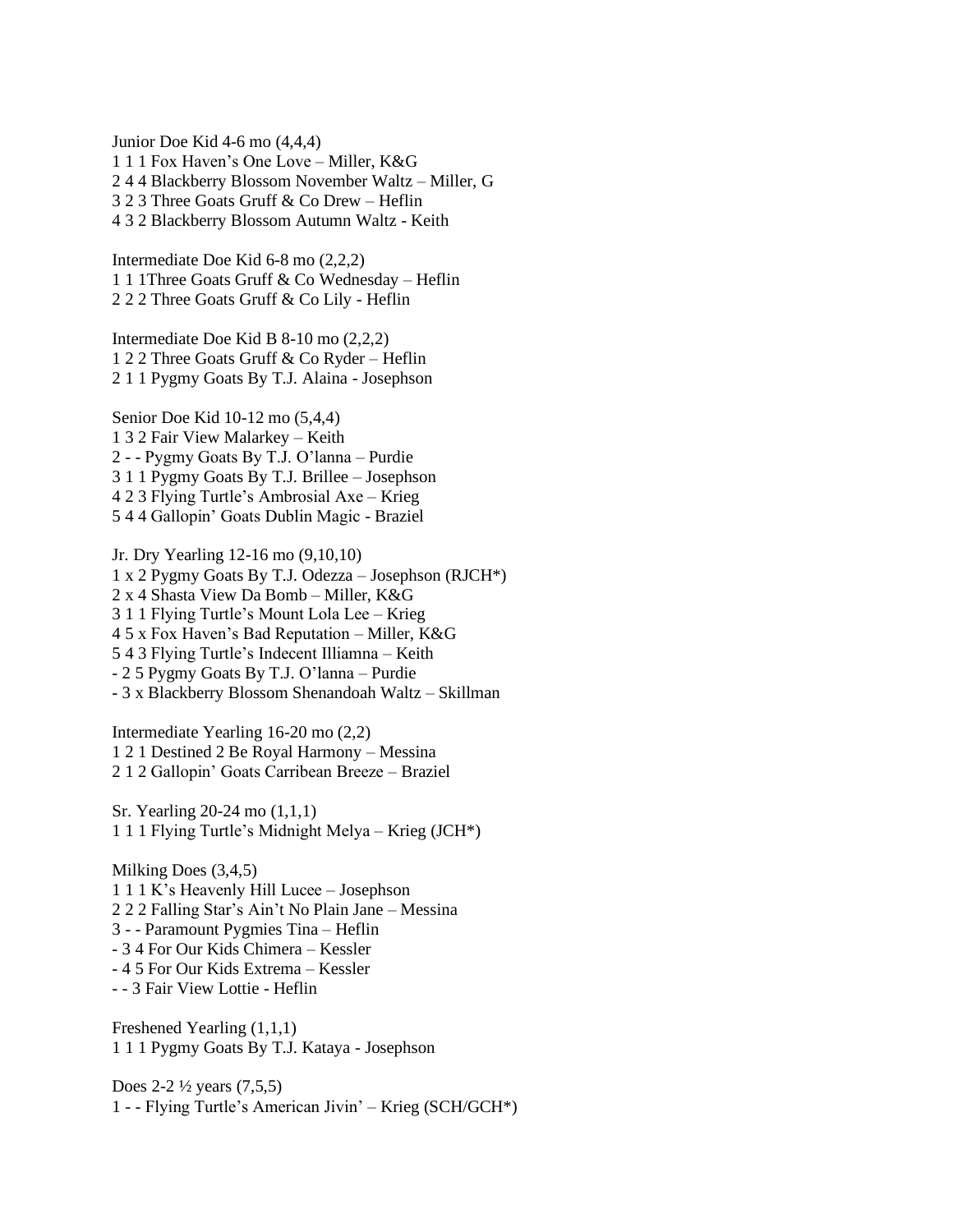2 1 1 Blazin' Pygmies Katrina – Miller, G (RSCH/RGCH\*) 3 2 3 Broken Arrow Pygmies Camille – Josephson 4 3 5 Gallopin' Goats Wave of Jasmine – Braziel 5 4 4 Gallopin' Goats Rhyd the Moonlight – Lown x 5 2 Pygmy Goats By T.J. Tammi's Waltz - Keith

Does 3 years (4,4,3) 1 2 3 Flying Turtle's Gracefully Guilty – Krieg 2 3 2 Fair View Xs and Ohs – Keith 3 1 1 Valkyries' Tenancy at Will – Krieg 4 4 - Fair View Lottie - Heflin

Does 4 & 5 years (6,6,6) 1 x x Gallopin' Goats Royal Karma – Messina 2 1 2 Flying Turtle's Midnight Makana – Krieg 3 5 4 Valle Verde Holden's Hermoine – Miller, G 4 2 3 Blackberry Blossom Kentucky Waltz - Skillman 5 4 5 Falling Star's Maggie Mae – Braziel x 3 1 Pygmy Goats By T.J. Oaklee - Josephson

Does 6 years & Over (2,2,2) 1 1 1 Falling Star's Sunshine Sally – Pursley 2 2 2 Little Eden's Toffee's Margarita – Lown

Junior Buck Kid 3-6 mo (1,1,1) 1 1 1 Fair View Talkin' Trash - Keith

Senior Buck Kids 9-12 mo (2) 1 2 1 Destined 2 Be Irish Sabotage – Messina (JCH\*, \*\*\*, RJCH\*\*) 2 1 2 Flying Turtle's Leaf Blower Lee – Krieg (RJCH\*, \*\*\*, JCH\*\*)

Jr. Yearling Buck 12-16 mo (1,1,1) 1 1 1 Flying Turtle's GracefulGuardianMt - Krieg

Int. Yearling Buck 16-20 mo (1,1,1) 1 1 1 Pygmy Goats By T.J. Bear – Josephson (RSCH/RGCH\*)

Senior Yearling Bucks 20-24 mo (1,1,1) 1 1 1 Valkyries Nespresso Fino - Krieg

Bucks 2 to  $2\frac{1}{2}$  years old  $(3,3,3)$ 1 1 1 Pygmy Goats By T.J. Luke – Josephson (SCH/GCH\*) 2 2 2 Flying Turtle's Ambrosial All Sold Out – Krieg 3 3 3 Haleys Comet California Diplomat – Pursley/Keith/Braziel

Bucks 2  $\frac{1}{2}$  to 3 years old (2,2,2) 1 1 2 Falling Star's Sgt Pepper – Messina 2 2 1 Pygmy Goats By TJ Oh Malley – Josephson

Bucks 3 years old (2,2,2) 1 2 2 Haleys Comet Rhyd the Wave – Braziel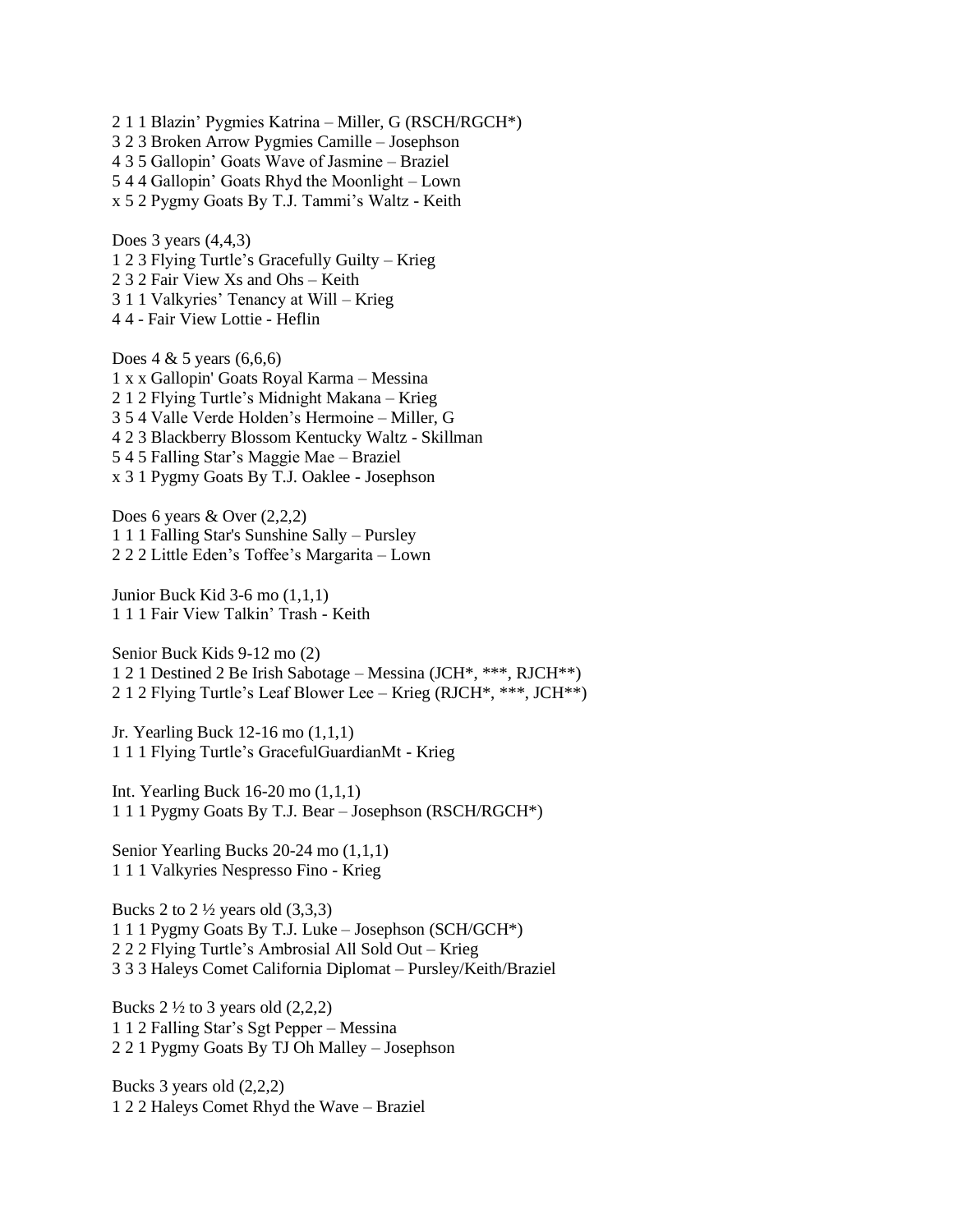2 1 1 Pygmy Goats By T.J. Zavier – Miller, K&G

BEST WETHER (1) Dragonfly Ranch Immunity S: PGCH Ahsum Pygmies The Verdict Is In D: Flying Turtle's Iyre Ianuali Spaulding

RES BEST WETHER (1,3) Fair View A Kiss Is Just A Kiss S: PGCH Flying Turtle's Gather GottaGetAway D: Fair View Say It With A Kiss Keith

JUNIOR CH DOE (1) RES JUNIOR CH DOE (3) Flying Turtle's Midnight Melya S: Riverside Farm Caffe' Americano D: Flying Turtle's Midnight Mission Krieg

RES JUNIOR CH DOE (1) Pygmy Goats By T.J. Odezza S: Pygmy Goats By T.J. Zavier D: Pygmy Goats By T.J. Omazing Josephson

SR CH/GRAND CH DOE (1) Flying Turtle's American Jivin' S: MC PGCH Valkyries' Terreth Rift D: Flying Turtle's American J'Akamai Krieg

RES SR CH/RES GRAND CH DOE (1,3) Blazin' Pygmies Katrina S: PGCH Pygmy Goats By T.J. Kamikaze D: Valle Verde Zeus' Kyrsten Miller, G

JUNIOR CH BUCK (1,3) RES JUNIOR CH BUCK (2) Destined 2 Be Irish Sabotage S: MC PGCH Gallopin' Goats Irish Rogue D: Fair View There Will Be Talk Messina

RES JUNIOR CH BUCK (1,3) JUNIOR CH BUCK (2) Flying Turtle's Leaf Blower Lee S: K's Heavenly Hill A Ratchet Rhyd D: Flying Turtle's Linda Lu Lee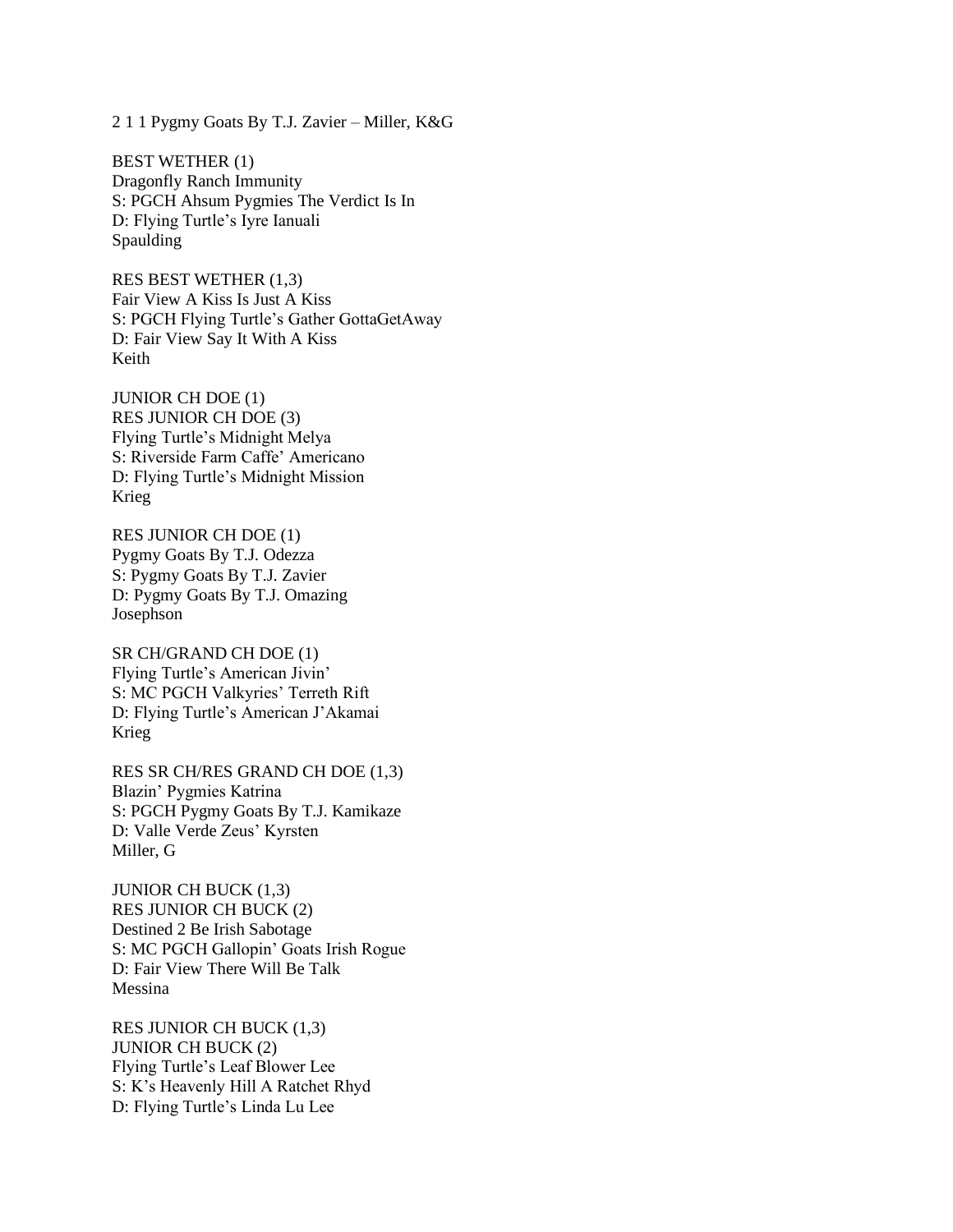Krieg

SENIOR CH/GRAND CH BUCK (1,2,3) Pygmy Goats By T.J. Luke S: Pygmy Goats By T.J. Kamikaze D: Riverside Farms Princess Leia Josephson

RES SENIOR CH/RES GRAND CH (1) Pygmy Goats By T.J. Bear S: PGCH Goose Meadow Gaston D: Pygmy Goats By T.J. Briella Josephson

BEST WETHER (2) Fair View Mr. Right Now S: Shasta View Finito D: MC PGCH Fair View Say It With A Kiss Messina

RES BEST WETHER (2) Destined 2 Be Moose S: Haleys Comet Rhyd The Wave D: Gallopin' Goats Mystic Meadow Messina

JUNIOR CH DOE (2) Flying Turtle's Mount Lola Lee S: MC PGCH Flying Turtle's Ambrosial Alliance D: Flying Turtle's Liberty Lee Krieg

RES JUNIOR CH DOE (2) Pygmy Goats By T.J. O'lanna S: Pygmy Goats By T.J. Oh Malley D;Pygmy Goats By T.J. Olivia Purdie

SENIOR CH/GRAND CH DOE (2,3) Valkyries' Tenancy At Will S: MC PGCH Ahsum Pygmies The Verdict Is In D: Valkyries' Lady Temptress Krieg

RES SENIOR CH /RES GRAND CH BUCK (2,3) Flying Turtle's Ambrosial All Sold Out S: MC PGCH Valkyries Terreth Rift D: PGCH Flying Turtle's Ambrosial America Krieg

BEST WETHER (3)